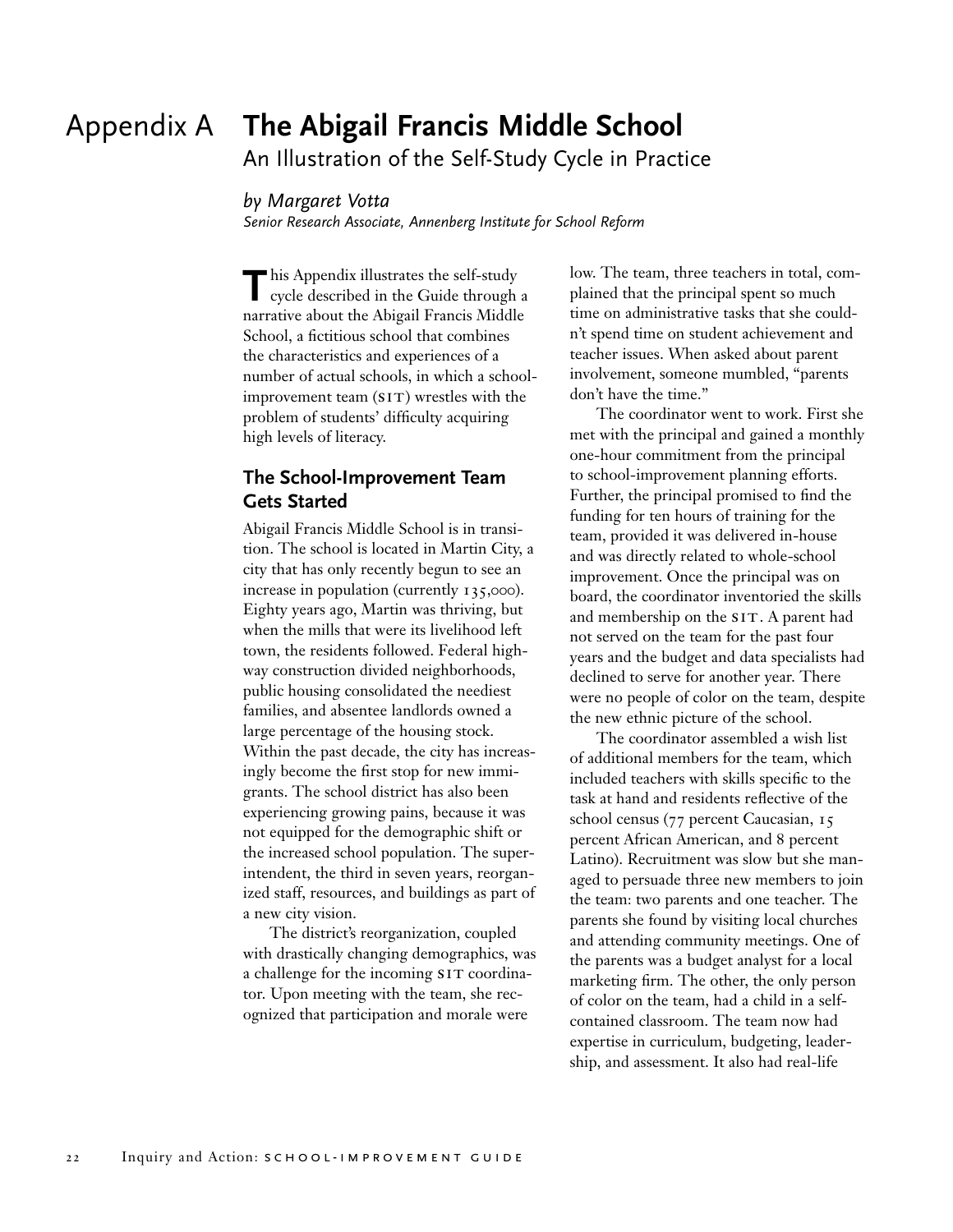parent experience in regular and special education. The parents provided a community voice, but no member had specific skills related to expanding parent engagement. All admitted that they were unfamiliar with data-informed decision making.

## **Teamwork Takes Time**

The first meeting of the full team was difficult. Although the coordinator had some experience in facilitation, she struggled to keep the team focused on the task at hand rather than on the discouraging circumstances at the local and state levels. In reviewing current school-improvement efforts, one member kept coming back to the lack of funding at the state level; another firmly asserted that school-improvement teams wouldn't accomplish anything because "the plans aren't implemented or evaluated – they just collect dust in a corner somewhere." Three members monopolized the entire meeting and all left frustrated.

The coordinator was frankly discouraged but knew that such sentiments were common. Even so, she knew she had to move the committee toward a plan that was concrete. It had to be something that would be utilized and it had to move the school to act.

The following meeting was more promising. The members acknowledged their frustration and need to vent. The first order of business was to collectively create the ground rules for meeting conduct. The coordinator began by asking each member to describe the worst meeting they'd ever attended – a great icebreaker, since they all had stories to tell, each of which was funnier than the last. The team easily transitioned to creating their own rules, the most important of which were the two-minute speaking rule, the round-robin approach to participation, and guidelines for respectful dialogue. They proceeded to create a timeline and meeting schedule, and each parent committed to requesting two hours off from work

to tour schools when students were in the classroom.

The next two meetings concentrated on the broadest school images. There was consensus that the mission statement ("to provide each child with a challenging academic program in a safe, nurturing environment that will encourage our students to achieve their potential") was on target, and focus areas for the self-study (School Climate, Professional Development, Curriculum and Instruction, Support Services, School Organization, and Community Connections) were appropriate. Each focus area also had appropriate quantitative or qualitative performance indicators so that progress could be tracked over time.

## **The Essential Question Is Developed**

The fifth meeting was a brainstorming session. Although many potential issues were considered, the Francis Middle School SIT chose reading skills as a major area for school improvement. The standards used by the Francis school were largely reflective of state and national reading standards. Broadly, the standards stated that a student should be able to

- use general skills and strategies of the reading process;
- use reading skills and strategies to understand and interpret a variety of literary texts;
- use reading skills and strategies to understand and interpret a variety of information texts.

State assessment data revealed that 67 percent of Francis students met or exceeded the standard on general skills, and gaps for each subset (African American, Latino, Special Education, English-Language Learner) were below five percent. However, on the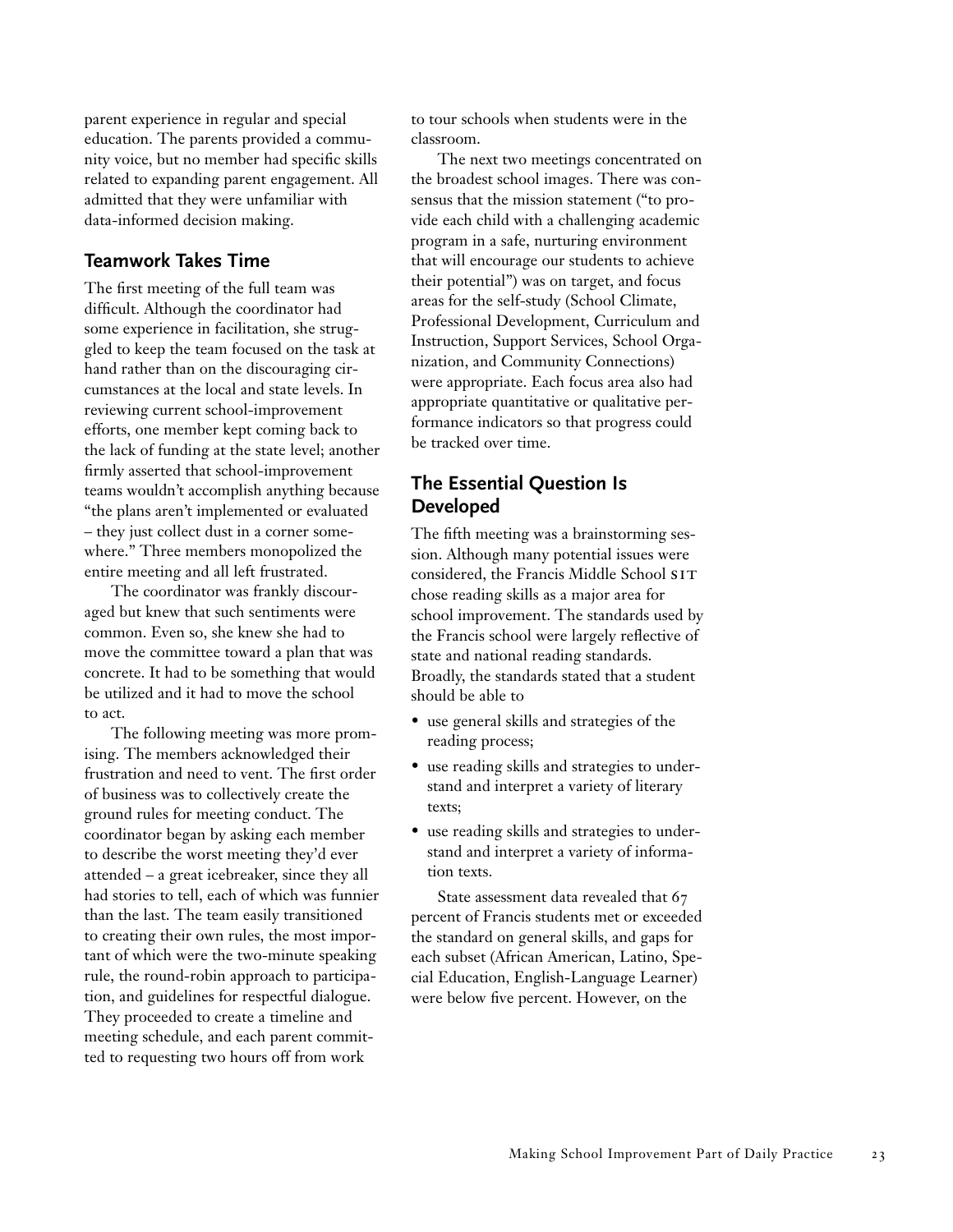| Subgroup                 | <b>Reading Basic</b> |                 |            | <b>Reading Analysis and</b><br>Interpretation |                 |       |
|--------------------------|----------------------|-----------------|------------|-----------------------------------------------|-----------------|-------|
|                          |                      |                 |            |                                               |                 |       |
|                          | <b>HIGH</b>          | <b>MODERATE</b> | <b>LOW</b> | HIGH                                          | <b>MODERATE</b> | LOW   |
| <b>TOTAL</b>             | 31.96                | 35.02           | 33.02      | 13.00                                         | 31.34           | 55.66 |
| African American         | 27.35                | 35.32           | 37.33      | 9.20                                          | 26.62           | 64.18 |
| Hispanic                 | 24.25                | 41.22           | 34.53      | 7.58                                          | 27.70           | 64.72 |
| White                    | 35.50                | 32.25           | 32.25      | 18.25                                         | 30.88           | 50.87 |
| Other                    | 26.70                | 41.00           | 32.30      | 11.12                                         | 27.65           | 61.23 |
| Special Education        | 14.33                | 49.40           | 36.27      | 2.50                                          | 23.39           | 74.11 |
| English-Language Learner | 16.35                | 47.60           | 36.05      | 4.00                                          | 25.77           | 70.23 |
| Low Income               | 21.00                | 44.00           | 35.00      | 9.34                                          | 28.99           | 61.77 |



Figure 3. Percent of Francis students performing at each level in Reading Basic and in Reading Analysis and Interpretation skills

more demanding analytical and interpretation portions of the assessment, all subgroups' performance levels decreased by 20 percent or more. (See Figure 3.)

Figure 3 indicates the percentage of all students performing at low, moderate, and high levels on the two reading tests. When reading results were broken down according to the state standards, the testing service indicated the following problem areas:

- understanding inferred and recurring themes;
- making connections between motive of characters or the cause for complex events in texts and those in his or her life;
- making inferences and drawing conclusions about story elements;
- differentiating between fact and opinion in informational texts;
- using new information to adjust and extend knowledge base.

The team struggled to find a question that squarely addressed student deficits and engaged teachers in all content areas and grades. Their first question was too narrowly focused on testing rather than analysis and interpretation: "How do we improve reading scores at the eighth-grade level?" While the question names an issue that needs to be addressed, it relates more directly to testing and does not have direct implications for day-to-day operations.

The second question was too specific: "How do we teach eighth-grade students to make inferences in reading literature?" Although this question is related to teaching and learning, not all stakeholders (particularly teachers in other grades and subject matters) agreed it was an important issue.

Like the story of the three bears, the Francis team finally got it just right: "How do we improve students' abilities to read informational text so that by eighth grade, they can interpret what they read?" Although this is still a significant challenge, it is measurable, it relates directly to teaching and learning, and it has implications for the classroom.

## **Data Presents a Challenge**

The Francis SIT briefly observed the classrooms and examined student work in light of the essential question. They arrived at the following general conclusions:

- Staff emphasize middle school strategies; most teach to the standards.
- Writing is practiced across the curriculum.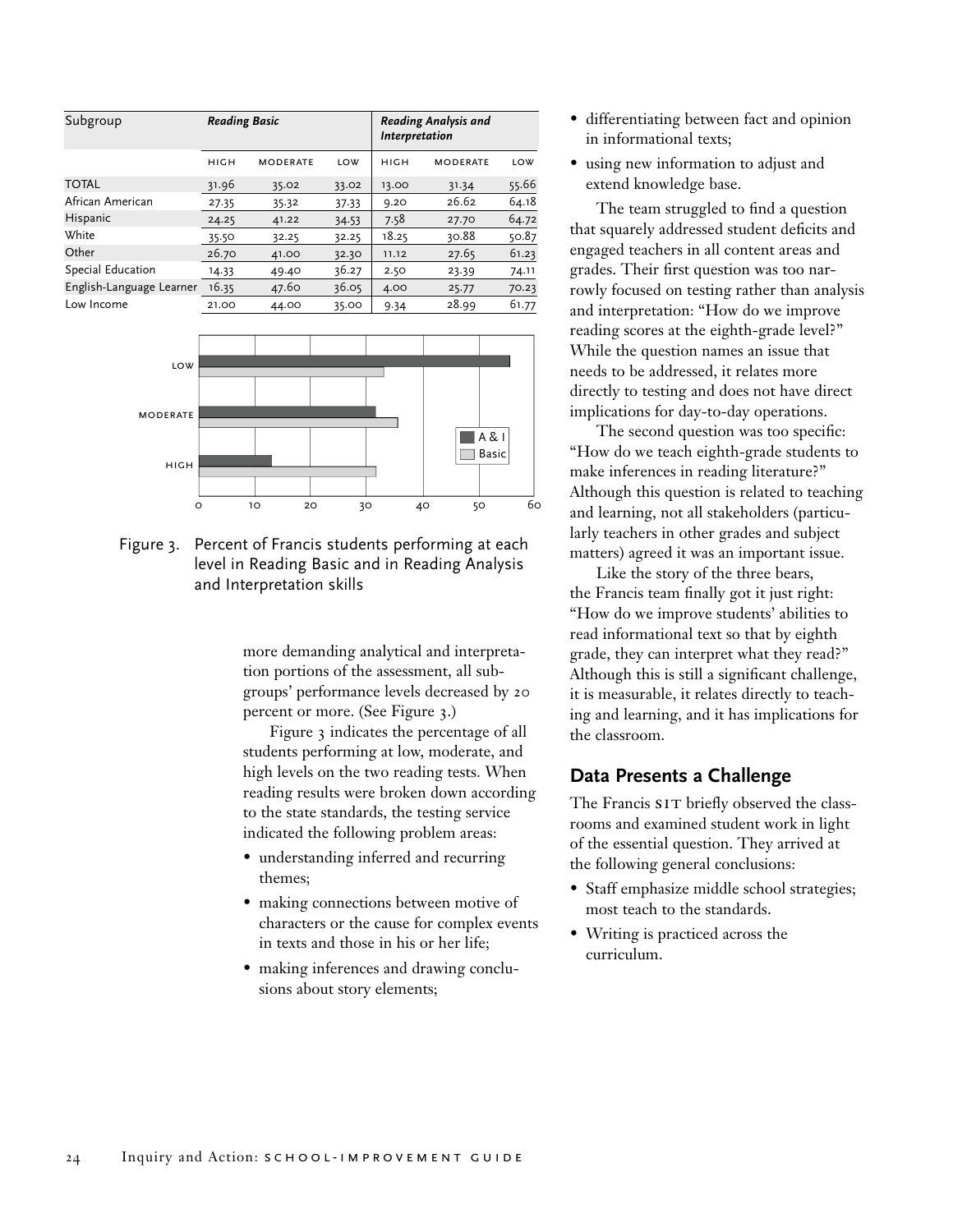- Silent reading time occurs every week.
- Student expectations are posted in about one-third of the classrooms.
- In a handful of classrooms, students keep journals.

The observational exercise provided insights about school practices, but it did not paint the whole picture of the school, nor did it help the team understand *why* students were not learning to draw inferences. The school over the years had amassed literally volumes of information, but the team had no idea how to organize and examine it. By group consensus, they decided to use the training funds to hire a school-improvement specialist. They chose from a state consultant list an individual who specialized in school-improvement planning and data analysis.

They spent one meeting identifying and trying to organize the data that already existed. They pored over surveys, interviews, external visit data, census information, questionnaires, prior self-studies, assessment data, disciplinary reports, budgets, curricula, professional development schedules, and attendance records. Frustration set back in as they realized they knew little about the school and even less about organizing the data.

## Matching School Information and Performance Indicators

The school-improvement trainer was well equipped for the meeting. He began by posting throughout the room ten sets of indicators for monitoring school performance. He explained that this list was not the only possible list; it was simply the list he chose to use. "These performance indicators," he explained, "are the keys to understanding *why* your students have low test scores." He asked the group to arrange all of the school information under each appropriate heading. Some items fell logically under one heading; others seemed to fit under many and still others didn't seem to have a place.

After about thirty minutes, the trainer brought the group back to the table. A few items were still at the table but he concentrated on the ten piles of data. "In thirty minutes," he said, "you have sorted years of information into ten categories. Maybe you know more than you think you know."

# ten sets of indicators for monitoring school performance

- *School ecology* (resources available, school and class size)
- *School milieu* (characteristics of school and staff)
- *Curriculum* (intended and implemented)
- *Student demographics* (breakdown of students in schools and classes based on gender, ethnicity, or achievement)
- *Academic expectations* (of parents, teachers, and students; shortand long-term expectations for students
- *Disciplinary climate* (expectations and awareness of expectations among students, staff, and parents)

- *Parent involvement* (day-to-day participation in class and at home)
- *Student-staff relations* (academic and nonacademic)
- *Principal's leadership in instruction*
- *Teacher morale*

\*NOTE: Indicators adapted from Willms 1992.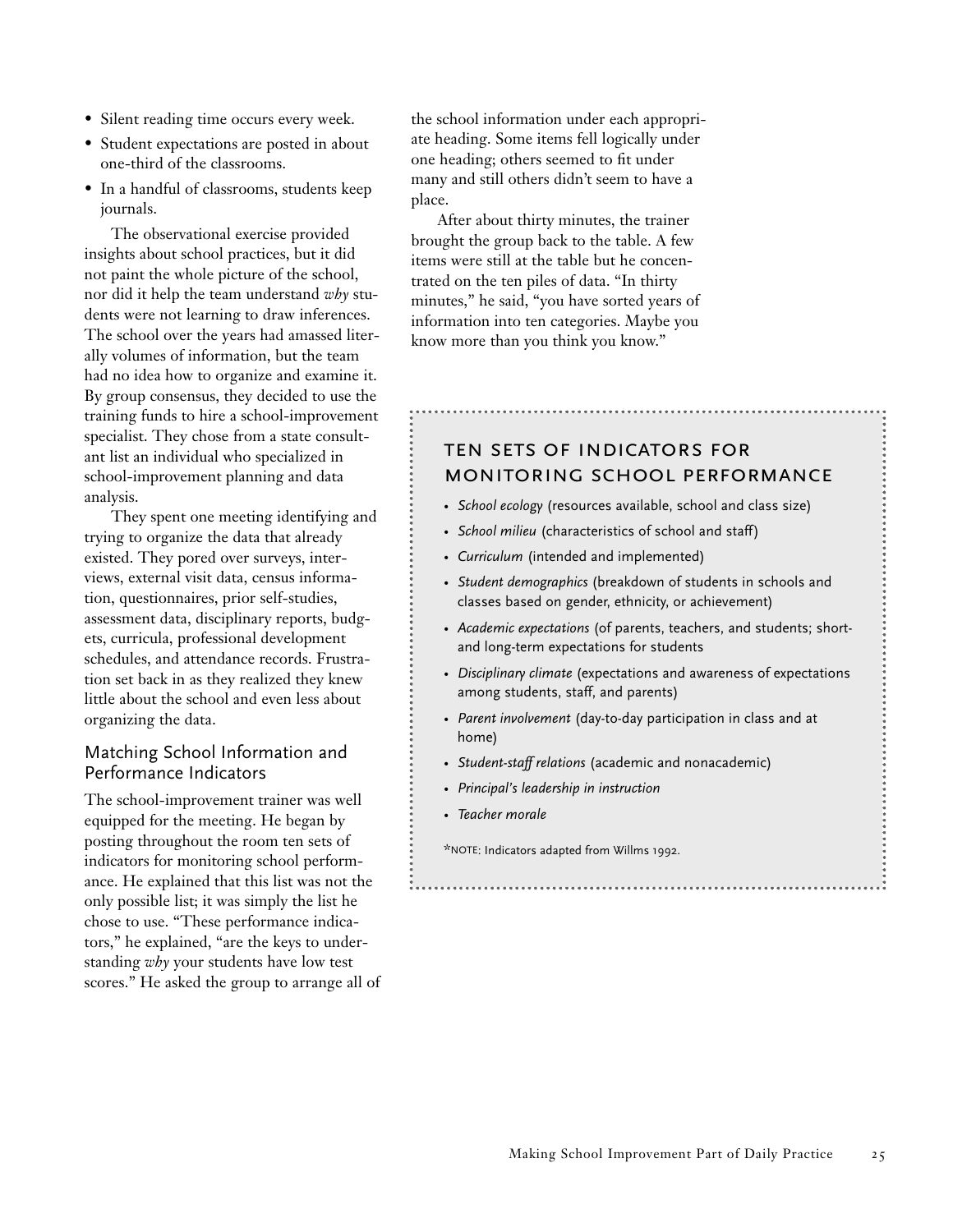## Matching Performance Indicators and Focus Areas

The next task was a bit more challenging. The school-improvement trainer handed each team member a piece of paper. In one column were the ten indicators; in the other column were the school's six focus areas. Their job, he explained, was to connect each of the ten sets of indicators to the six focus areas. What began as an individual activity emerged into full group discussion. "Where does principal's leadership fit?" said one. "What about teacher morale?" said another. After much discussion, the final grouping looked like this:

| School                        | Teacher Morale                                |
|-------------------------------|-----------------------------------------------|
| Climate                       | Academic Expectations<br>Disciplinary Climate |
| Professional                  | Principal's Leadership                        |
| Development                   | in Instruction                                |
| Curriculum<br>and Instruction | Curriculum                                    |
| Support<br>Services           | <b>Student-Staff Relations</b>                |
| Community<br>Connections      | Parental Involvement                          |
| School                        | School Ecology<br>Segregation                 |
| Organization                  | School Milieu                                 |

The ten stacks of information were placed in their focus areas. The information that had remained uncategorized from the earlier exercise was also classified according to the focus areas. This included guidance reports and information about after-school and enrichment activities and community outreach efforts. At this point, they had what one teacher called "a learning moment." As if looking at the focus areas for the first time, they wondered whether School Climate and Support Services could

be collapsed into one focus area. After a brief discussion, they did just that.

Now they had all of their data separated by focus area. The task for the next meeting was to pull out the data relevant to the essential question. Each member left with a homework assignment: "Before we examine the data, in light of our essential question, what do *you* think some of the problems are? How could the school measure them?"

### **The Team Focuses Its Efforts**

The Abigail Francis team members arrived with homework in hand, but their work was based more on whole-school improvement than on the essential question. Each member surmised what the school needed to improve overall and how those improvement efforts could be measured. The school-improvement trainer, realizing that he didn't want to lose their enthusiasm or sense of accomplishment, altered the working session from specific to broad. He also knew that the whole-school focus would serve an important purpose in the long run.

For the first time in the weeks of meetings, parents spoke up first. The mother whose child was in special education asserted that the school-home connection certainly affected student performance and suggested regular parent-teacher contact and parent strategies for homework help. She added some scathing commentary about the after-school program her child attended. "I just don't know what the purpose of the program is. Is it to help with schoolwork? Because my child comes home and his homework isn't done. Are any of these programs evaluated? How do we as parents find one that isn't a waste of time and money?"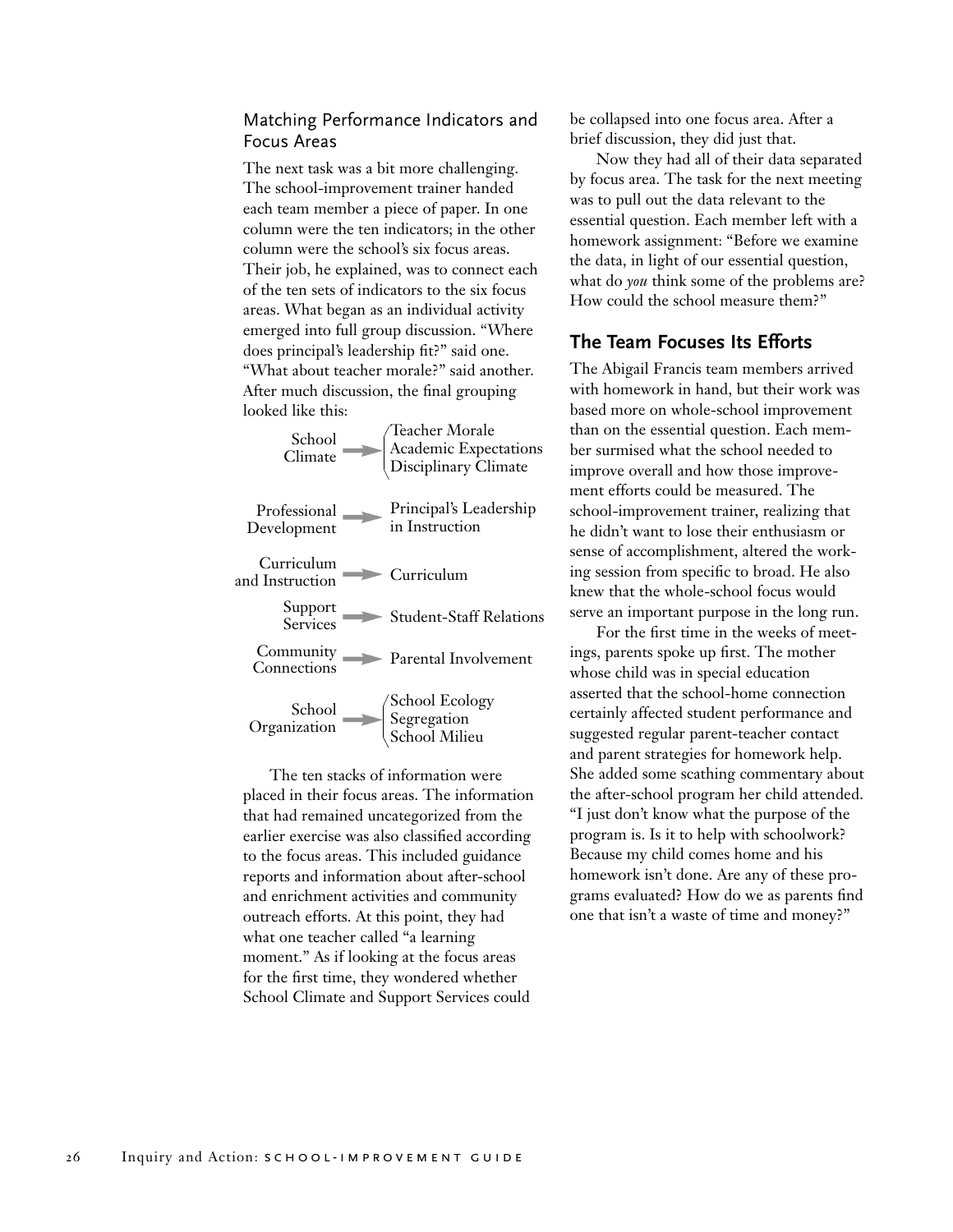The other parent was concerned with budgetary issues. "A lot of the problems, I think, stem from poor use of resources. In my work, we do a cost-benefit analysis of programs and, if they're not working, we either figure out what's wrong or we scrap them."

The trainer gave all members a chance to voice their issues and observed, quite logically, that each spoke out of individual expertise. He recorded each comment and, when they were through, he said, "What each of you said is powerful, but now we need to take it to a deeper level. How can you take each issue you raised and put it in the form of a question that addresses higher-level reading skills?" He then used the parent-teacher connection as an illustrative example. "The importance of the connection is clear," he said, "so let's connect it to reading." The following questions emerged from the discussion:

- How often do teachers speak to parents about the students' reading strengths or weaknesses?
- What types of training or advice does the school or teacher offer to parents to help students with reading?
- What information does the school provide to parents about reading standards?
- What volunteer opportunities are offered to parents in the school library or in reading programs?

A teacher added, "But what about reading at home and hours watching television, items that have been proven to affect reading?" "Exactly," said the trainer. "You are now in the process of assembling some of the community-connection/parent-engagement questions that may be examined as part of your self-study focus on higher-level reading skills.

Abigail Francis Middle School was on its way. There were still data to examine and achievement goals to write, but they were focused; they were determined; and, most of all, they could see the light at the end of the tunnel.

## **The School Puts Together a Portfolio**

After completing its self-study, the Francis school put together a portfolio containing the following information (the source of data is indicated in parentheses). Each school-improvement focus area was prefaced with a paragraph indicating current status as well as long-and short-term goals.

#### School Climate

- Student, parent, and teacher surveys on student-achievement expectations, reading habits, hours watching television, time home alone (state).
- Student suspension data (state).
- Teacher survey about barriers to reform, including questions about instructional leadership (state).
- School rules and regulations handbook (school and district).
- School visit report (school).
- Student survey about the extent to which they connect with teachers in varying situations about school and nonschool issues (state).
- Guidance reports (school).
- After-school and enrichment-activity enrollment and evaluations (district).
- Information from the school nurse and health-assessment information (school and state).